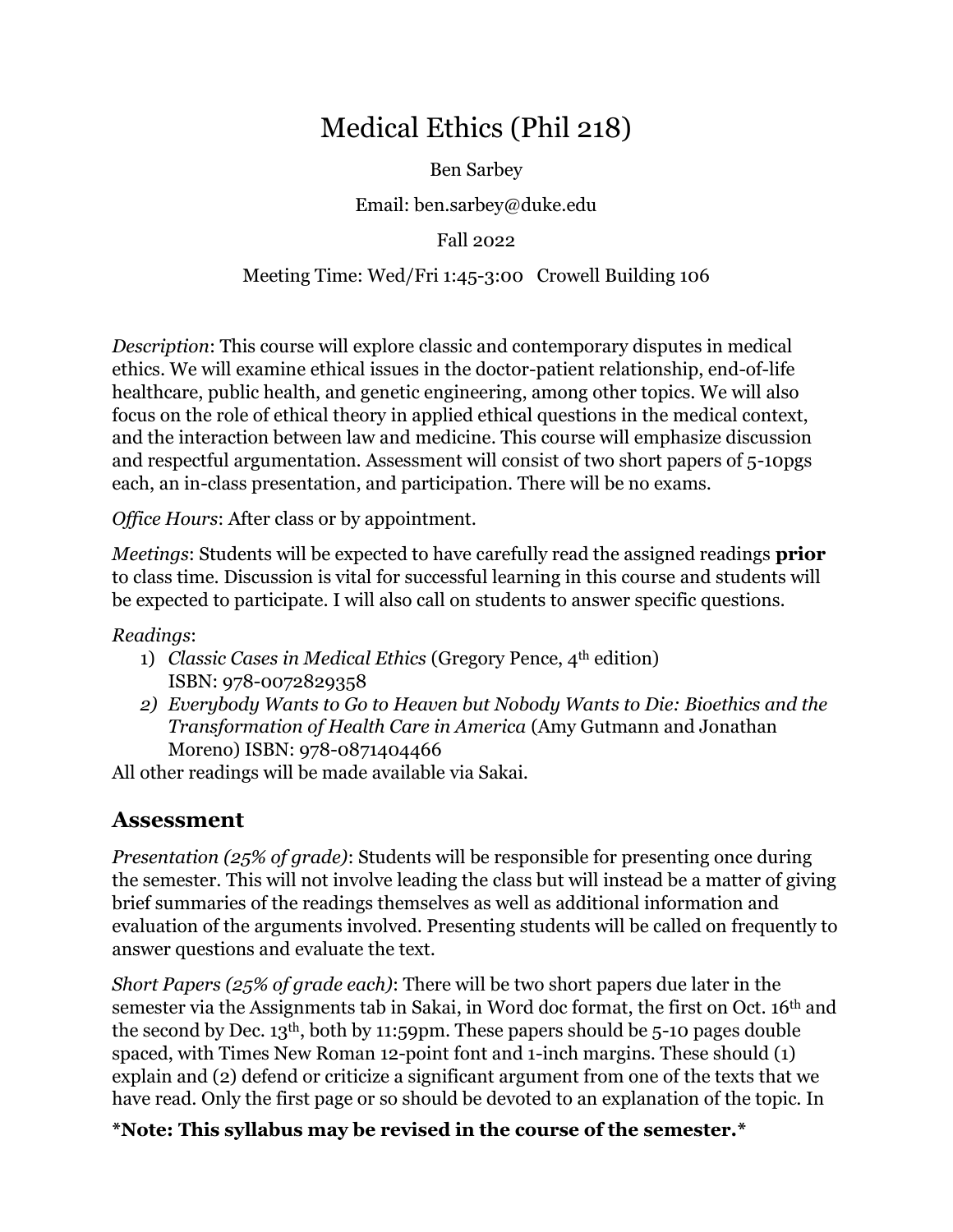the remaining part of the paper students should write persuasively and make an argument in favor of a particular position on their topic. This should also include consideration and responses to possible criticisms of your argument. Longer is not necessarily better, but instead strength of explanation and argumentative clarity will be the main points of evaluation. The grading rubric I use is roughly 20% clarity of writing, 40% submitting all required elements of the essay, 40% quality of the arguments provided.

*Participation (25% of grade)*: Students must participate in classroom discussions but need not participate each day. Grading will not be based on the number of times a student speaks but instead on general willingness to be involved in the conversations that take place. Attendance is required as a part of your participation grade. Students should be on time and have already read the readings for that day.

# **Policies**

*Late work policy*: Requests for an extension must be made with at least one day's notice before the due date and will be granted at instructor discretion. Late work will be accepted up to 2 days after the due date, with a half letter grade penalty.

*Electronics policy*: Discussion is vital to the success of this course. For this reason, students may not use any electronic devices during class unless 1) a request for an accommodation is made, for which documentation should be provided, or 2) an individual student makes a convincing argument for an exception for a particular type of device usage in their case.

*Accommodations*: Any student with a disability or special learning requirement impacting their participation in the course should discuss this with me in the first week of class so that reasonable accommodations can be made.

# **Schedule**

## **Section One: Medicalization and the Nature of Disease**

Wed 8/31: Course introduction; what is medical ethics?

Fri 9/2: *The Medicalization of Society*, Ch.2 (Conrad)

Wed 9/7: *The Medicalization of Society*, Ch.8 (Conrad)

\*Recommended: "Rethinking 'Disease'" (Powell and Scarffe)

## **Section Two: Informed Consent and the Doctor-Patient Relationship**

Fri 9/9: "Should Doctors Tell the Truth?" (Collins) + "A Terrifying Truth" (Dresser)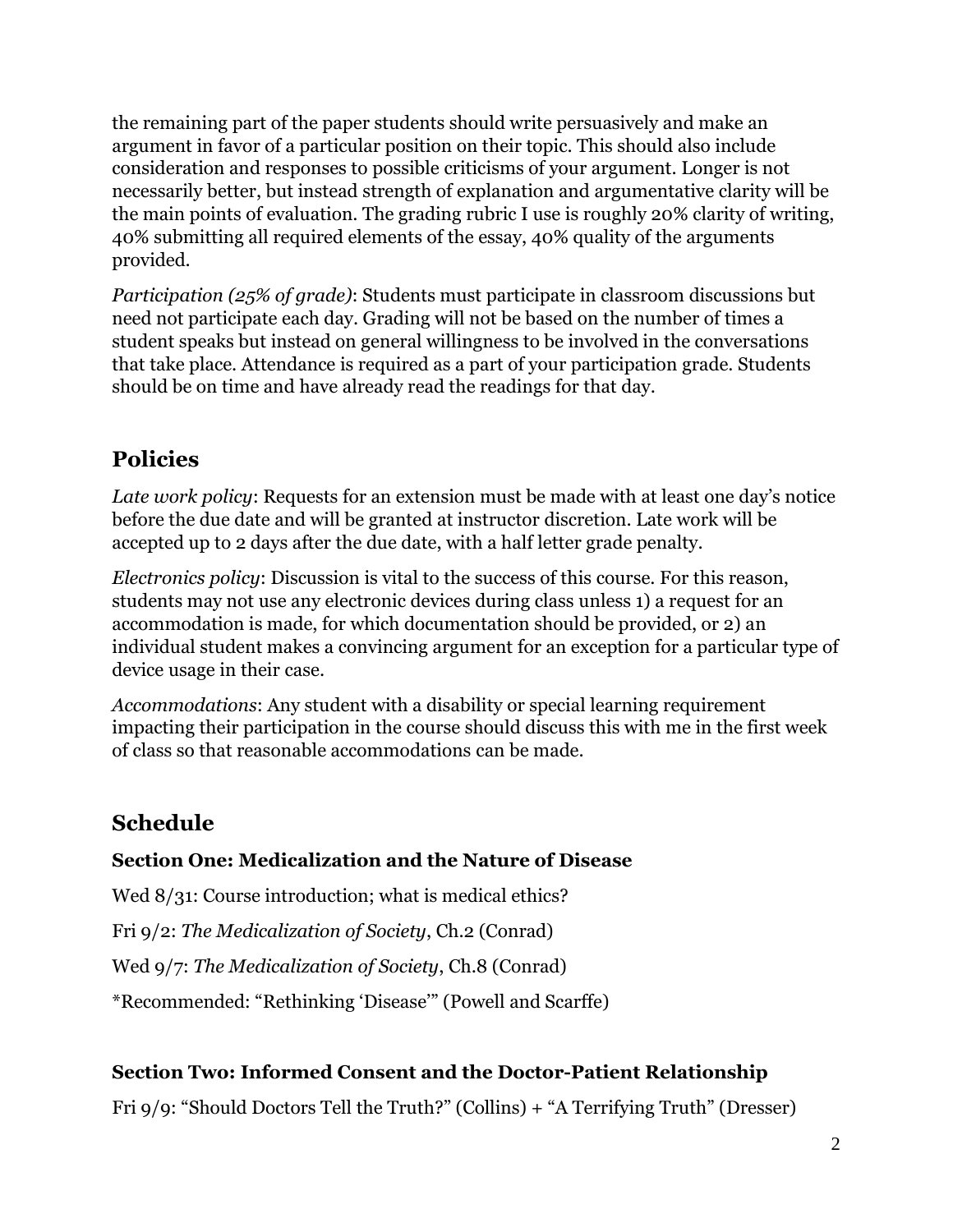Wed 9/14: "Personal Sovereignty and its Boundaries" (Feinberg) + "Criteria for Involuntary Commitment in NC"

Fri 9/16: "Concept of Capacity" (Kim) + "Autonomy and Surrogate Decision Making" (Macauley) p.59-67

Wed 9/21: "The Doctor-Patient Relationship in Different Cultures" (Ruth Macklin)

\*Recommended: "Competence in Anorexia Nervosa" (Tan)

#### **Section Three: End-of-Life Ethics**

Fri 9/23: *Everybody Wants to Go to Heaven*, Ch.4, "Uneasy Deaths"

Wed 9/28: *Classic Cases*, Ch.2 "Comas: Karen Quinlan and Nancy Cruzan" p.29-44, 53bottom-55top

Fri 9/30: "Active and Passive Euthanasia" (Rachels)

Wed 10/5: "The Unexamined Benefits of the Expansive Legalization of Medical Assistance-in-Dying" (Sarbey and Riley)

Fri 10/7: "The Note" (Hill) + *Washington v. Glucksberg*

Wed 10/12: *Classic Cases*, Ch. 9 "Letting Impaired Newborns Die" (Pence) p.216-231, 241-242

\*Recommended: "Assisted Suicide: The Philosophers' Brief" (Dworkin et al)

## **Section Four: Contested Surgeries**

Fri 10/14: "Amputees by Choice" (Elliott)

*\*Short paper 1 due by 11:59pm 10/16\**

Wed 10/19: "Beauty Under the Knife: A Feminist Appraisal of Cosmetic Surgery" (Tong and Lindemann)

Fri 10/21: "A Defense of Cosmetic Surgery" (Coleman)

Wed 10/26: "The Ethics of Circumcision" (Earp)

\*Recommended: "Deafness, Culture and Choice" (Levy)

#### **Section Five: Research Ethics**

Fri 10/28: "Scientific Research is a Moral Duty" (Harris)

Wed 11/2: *Classic Cases*, "The Tuskegee Study" p.276-294